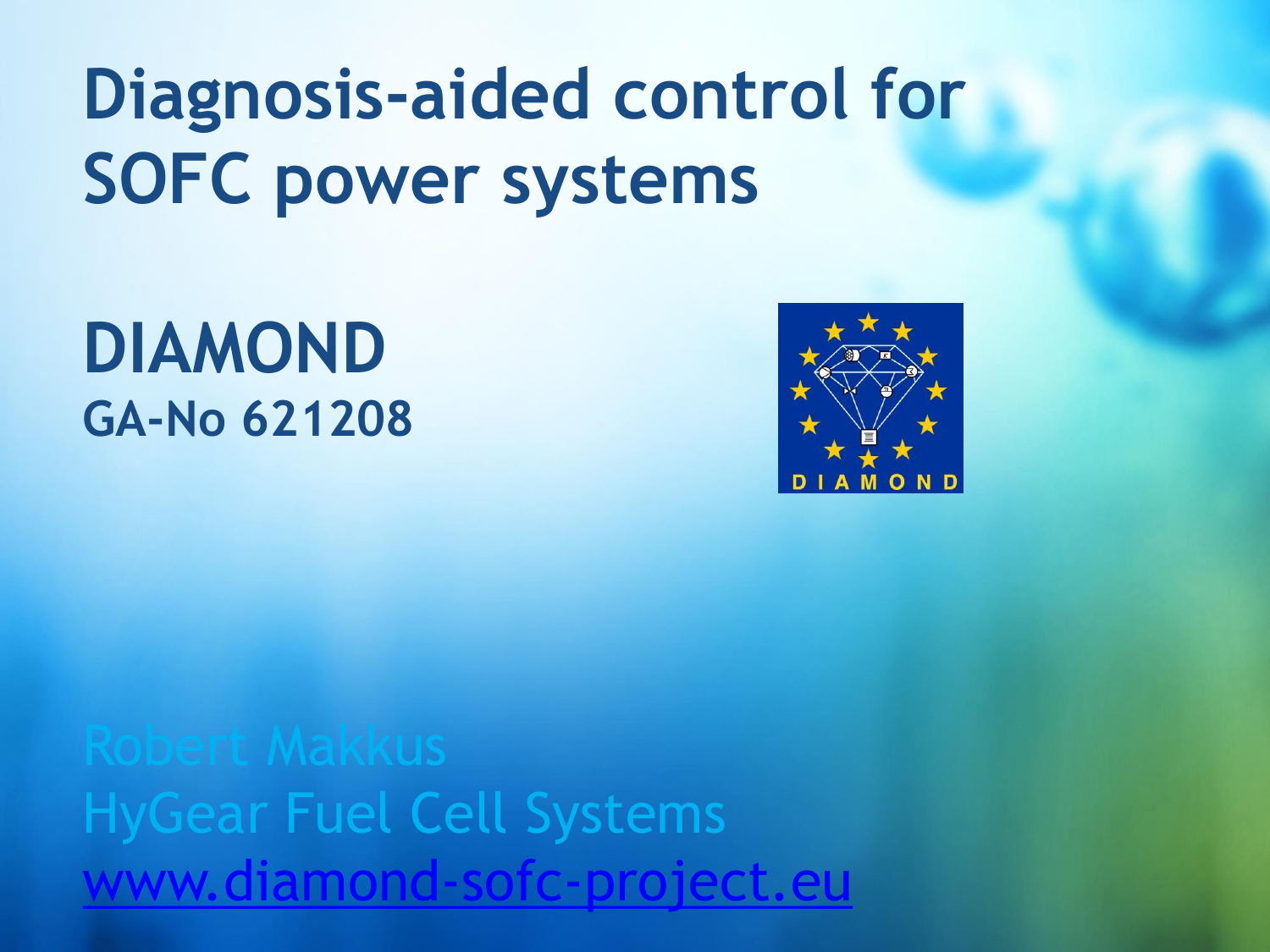### **PROJECT OVERVIEW**

- Call topic: SP1-JTI-FCH.2013.3.3
- Application Area: Stationary Power and CHP Fuel Cell System Improvement Using Improved Balance of Plant Components/Sub-Systems and/or Advanced Control and Diagnostics Systems (e.g. Transportation & Refuelling Infrastructure)
- Project duration: 01/04/2014 31/03/2017 (36 months) 50% project duration passed



• The DIAMOND project aims at improving the performance of solid oxide fuel cells (SOFCs) for CHP applications by implementing innovative strategies for on-board diagnosis and control. Advanced monitoring models will be developed to integrate diagnosis and control functions with the objective of having meaningful information on the actual state-of-the-health of the entire system. The new concepts will be validated using two different SOFC systems.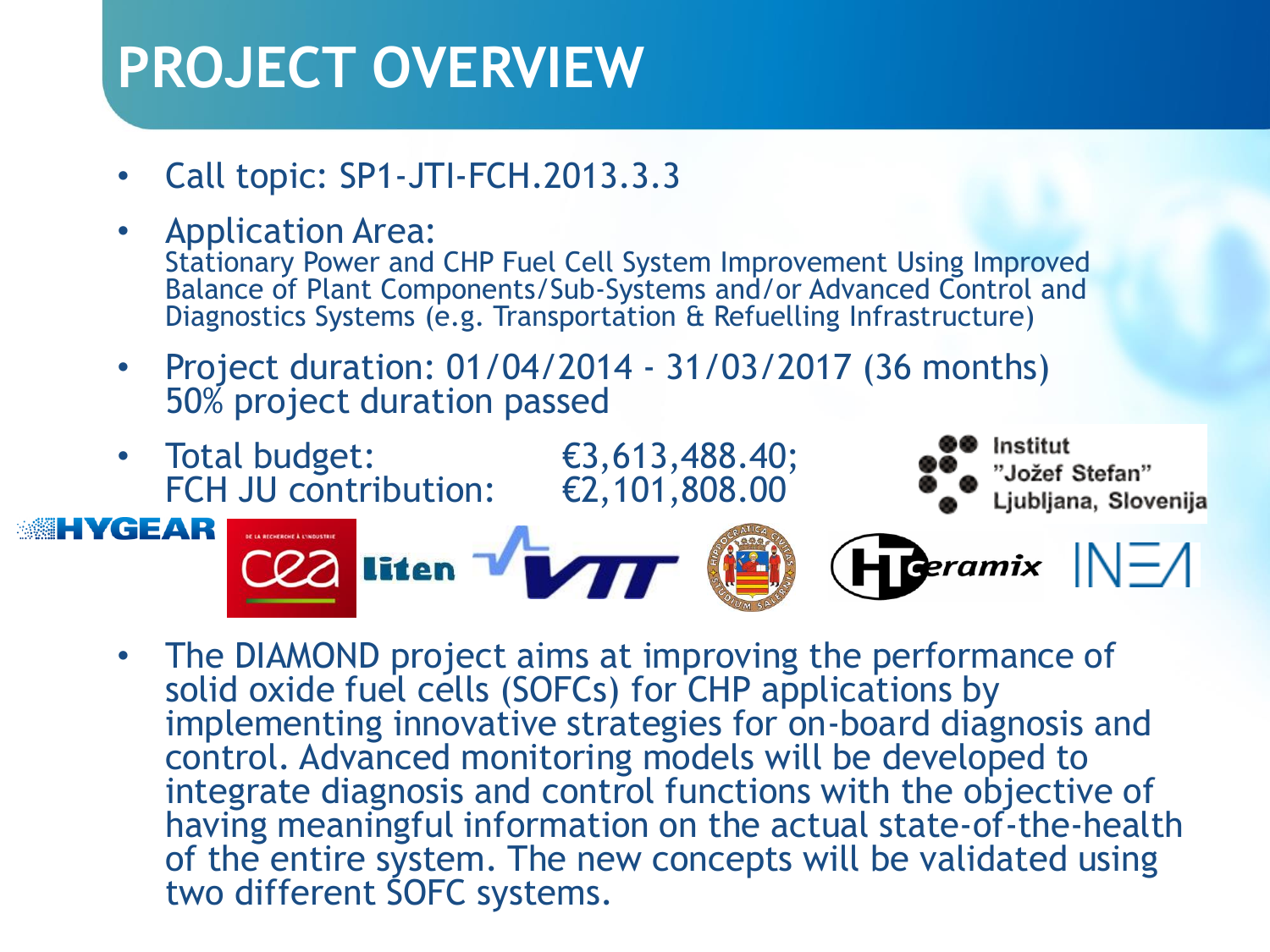### **PROJECT TARGETS AND ACHIEVEMENTS**

| Programme<br>objective/target               | <b>Project</b><br>objective/target       | <b>Project</b><br>achievements to-date                                                                                                                                                                                         | <b>Expected final</b><br>achievement               |  |  |
|---------------------------------------------|------------------------------------------|--------------------------------------------------------------------------------------------------------------------------------------------------------------------------------------------------------------------------------|----------------------------------------------------|--|--|
| <b>MAIP</b>                                 |                                          |                                                                                                                                                                                                                                |                                                    |  |  |
| Electric efficiency<br>Durability           | 35%-45%<br>30,000 hrs.                   | 50%, first reported for DIAMOND 50%<br>C system in 2013<br>No system test done yet                                                                                                                                             | 10 years, >85,000<br>hrs.                          |  |  |
| <b>AIP</b>                                  |                                          |                                                                                                                                                                                                                                |                                                    |  |  |
| <b>Advanced controls</b><br>and diagnostics | Capable of<br>optimizing<br>efficiencies | Diagnostic tools are being<br>developed:<br>Soft sensors to determine<br>max stack temperature and<br>O/C ratio developed<br><b>Applicability of THDA</b><br>$\bullet$<br>explored from SRU to stack<br>System model validated | Strategies to<br>guarantee<br>optimal<br>operation |  |  |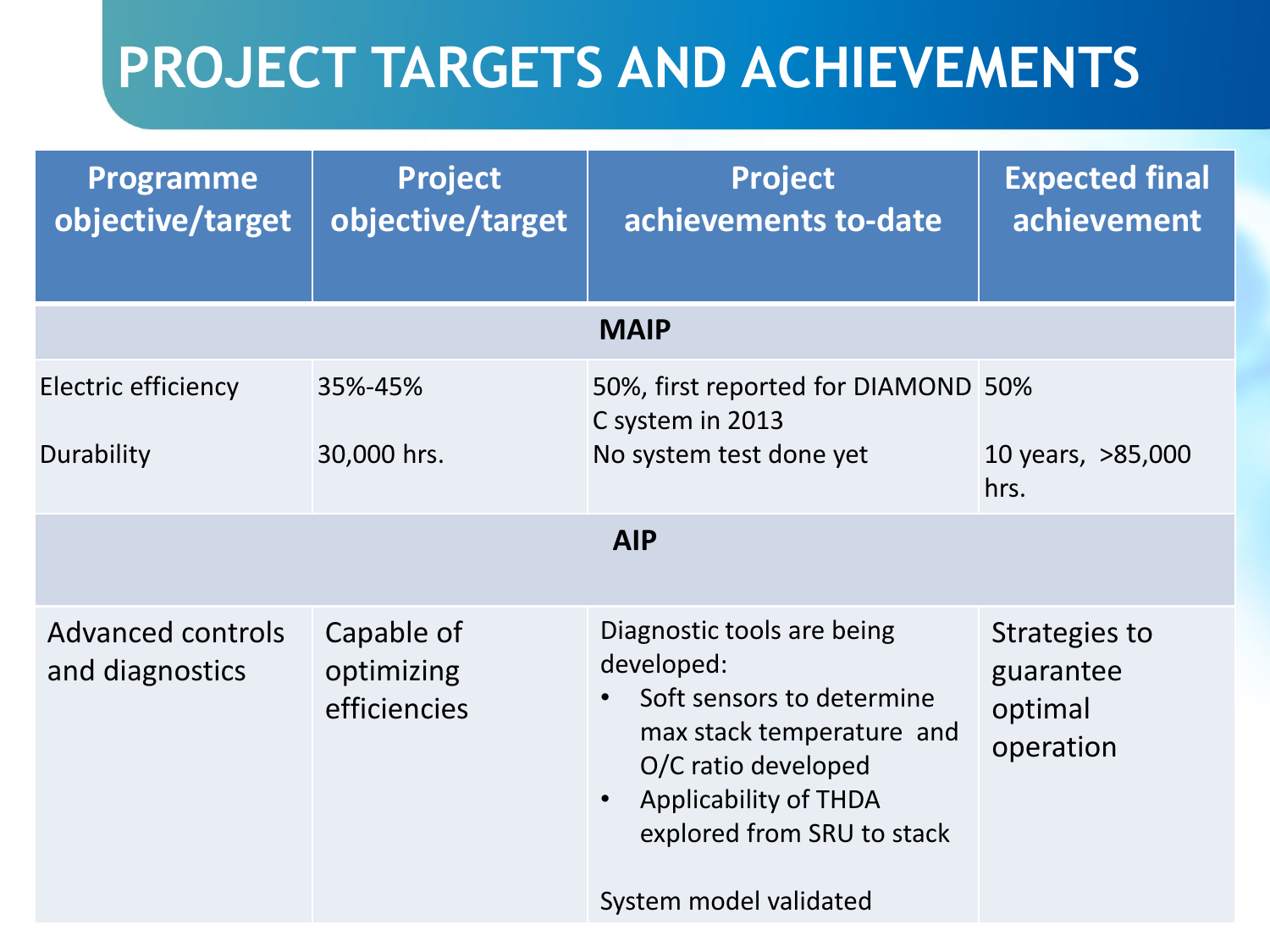### **PROJECT TARGETS AND ACHIEVEMENTS**

| <b>Programme</b><br>objective/target        | <b>Project</b><br>objective/target       | <b>Project</b><br>achievements to-date                                                                                                                                                                               | <b>Expected final</b><br>achievement               |  |
|---------------------------------------------|------------------------------------------|----------------------------------------------------------------------------------------------------------------------------------------------------------------------------------------------------------------------|----------------------------------------------------|--|
| <b>AIP</b>                                  |                                          |                                                                                                                                                                                                                      |                                                    |  |
| <b>Advanced controls</b><br>and diagnostics | Capable of<br>optimizing<br>efficiencies | Low-level feedforward-<br>feedback control loop<br>designed<br>A dynamic model of<br>Diamond C developed and<br>validated.<br>FSM development<br>procedure through FTA and<br>model simulations has been<br>defined. | Strategies to<br>guarantee<br>optimal<br>operation |  |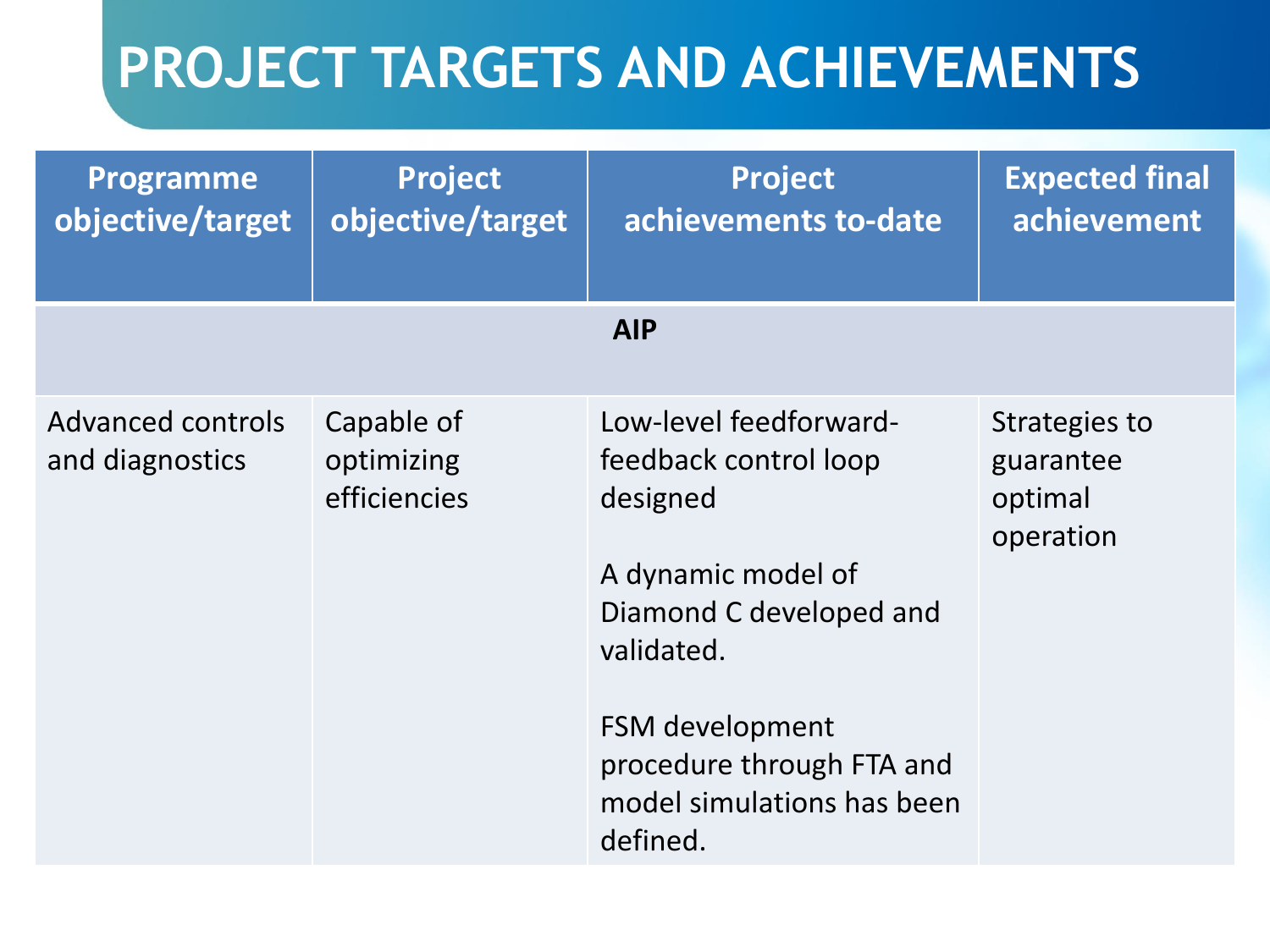### **PROJECT TARGETS AND ACHIEVEMENTS**



### **Total Harmonic Distortion (THD) analysis Soft sensor for max. & min. stack temp.**



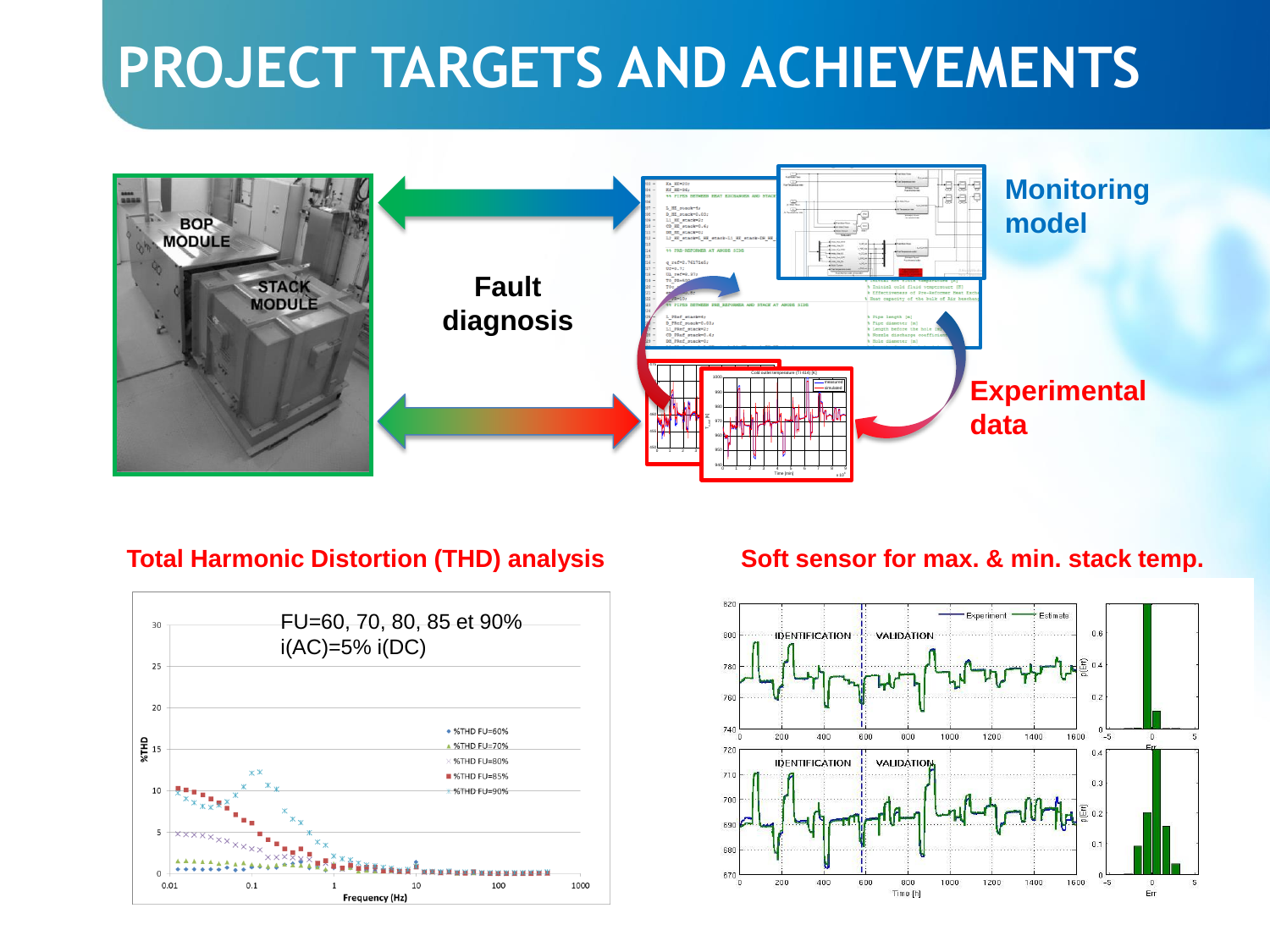### **RISKS AND MITIGATION**

| <b>Risks</b>                                | <b>Mitigation</b>                                                      |
|---------------------------------------------|------------------------------------------------------------------------|
| Delay of operability of DIAMOND C<br>system | Use existing DIAMOND C data for setting<br>up the stack and BoP models |
| Delay in HoTbox delivery                    | Use data from Design project to set up<br>models                       |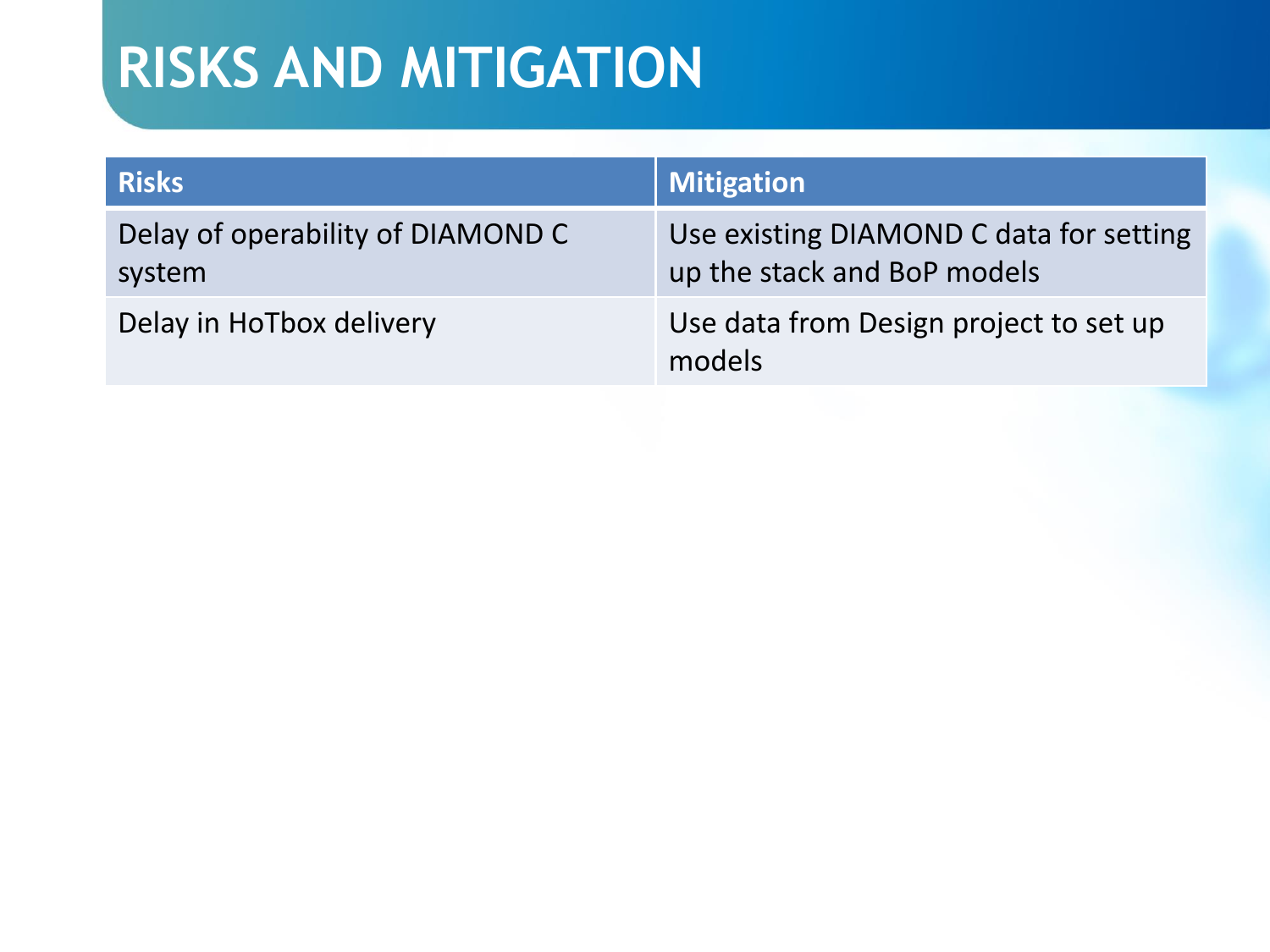### **SYNERGIES WITH OTHER PROJECTS AND INITIATIVES**

- DIAMOND is using knowledge and experience from previous projects like, Genius and Design
- A Joint workshop with FCH-JU project ENDURANCE was held on September 14 at the Università di Genova
- Project partner are also involved in similar projects like: D-CODE, HEALTH-CODE and FCGEN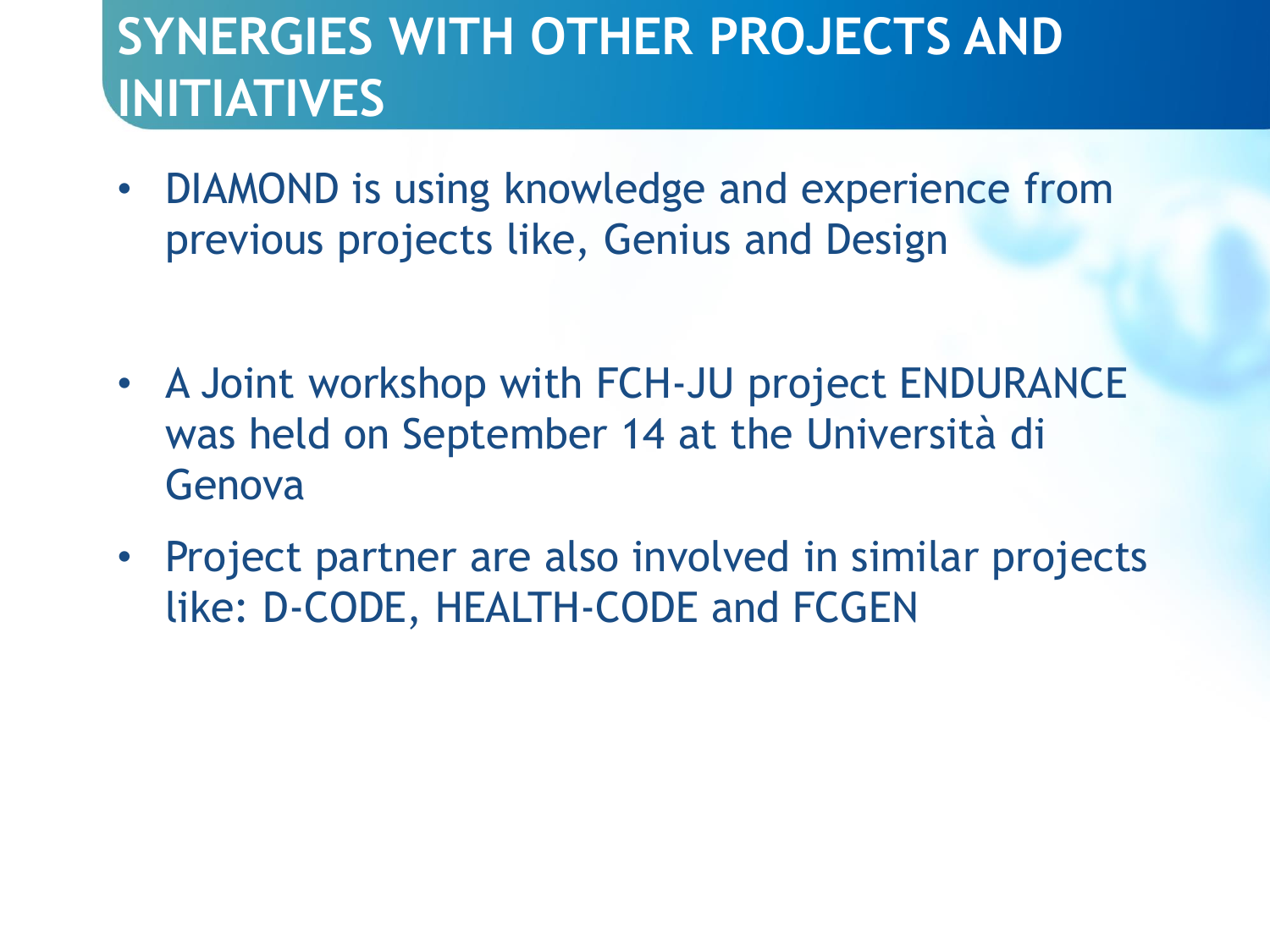### **HORIZONTAL ACTIVITIES**

- Training activities
	- Internship of S. Nitto from Politecnico di Torino at HyGear
	- Internship of B. Dolenc (IJS) at UNISA (8m)
- Public awareness
	- A newsletter is released regularly
	- 2 lectures delivered by Prof. Pianese (UNISA) for the Slovenian Control Society and Slovenian Simulation Society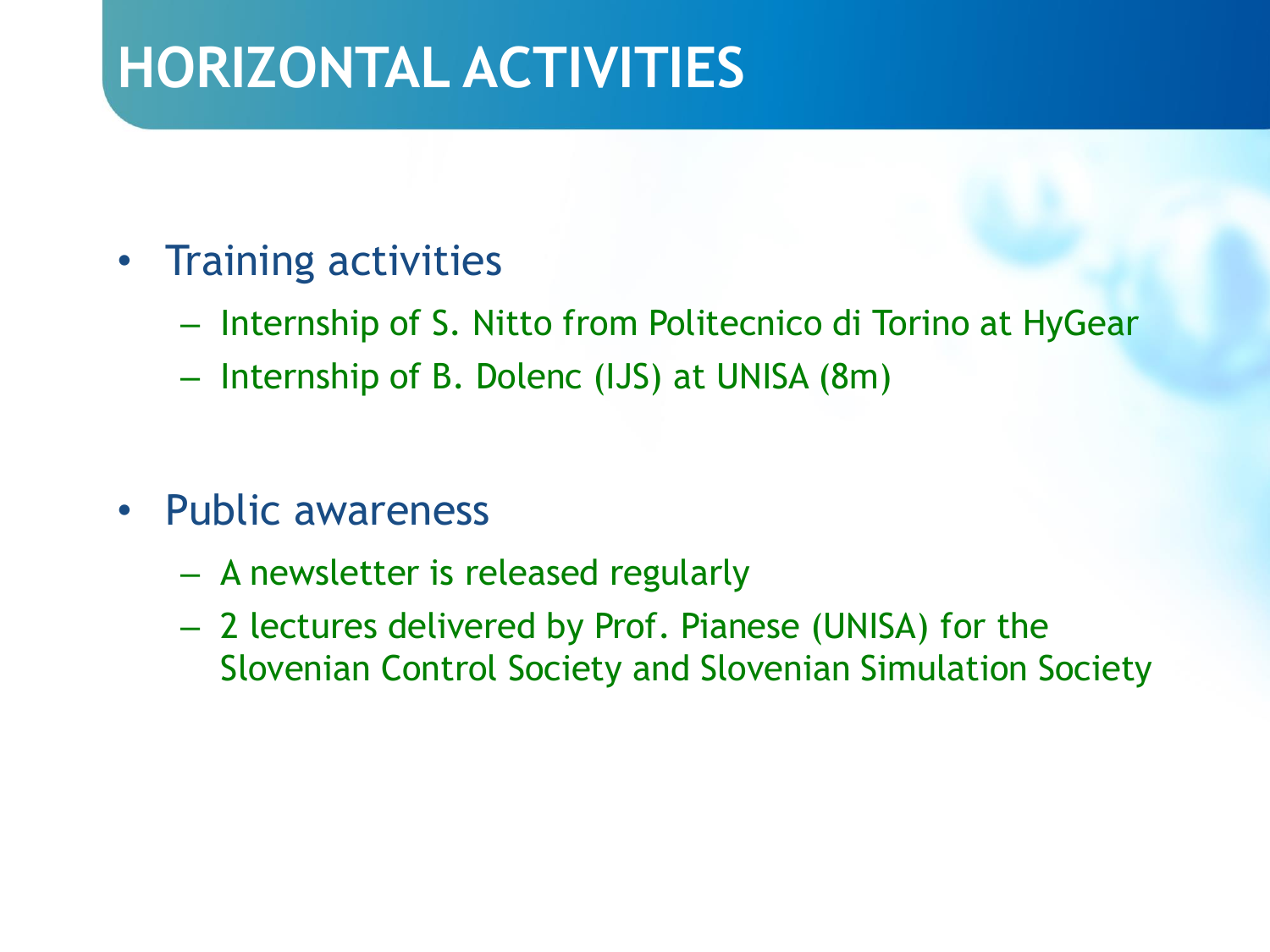### **DISSEMINATION ACTIVITIES**

- Workshops
	- A Joint workshop ENDURANCE/DIAMOND September 14, 2015, at the Università di Genova
	- Dissemination Workshop during the PIERO LUNGHI CONFERENCE EFC15 on December 16th
- Conferences
	- The Bruges Workshop Series for Fuel Cell Systems, June 2 and 3 2015
	- ECS Conference on Electrochemical Energy Conversion & Storage with SOFC-XIV (Glasgow, July 26-31, 2015); 3 presentations given
	- 9th IFAC Symposium on Fault Detection, Supervision and Safety for Technical Processes **SAFEPROCESS'15** (Paris, September 2-4 2015); 1 poster
- Publications
	- B. Dolenc, D. Vrecko, D. Juricic, A. Pohjoranta, J. Kiviaho, C. Pianese. Soft Sensor Design for Estimation of SOFC Stack Temperatures and Oxygen-to-Carbon Ratio. Proceeding of the ECS Conference on Electrochemical Energy Conversion & Storage, July 26-31 2015, Glasgow, Scotland.
	- D. Vrecko, G. Dolanc, B. Dolenc, D. Vrancic, B. Pregelj, D. Marra, M. Sorrentino, C. Pianese, A. Pohjoranta, D. Juricic. Feedforward-feedback control of a SOFC power system: a simulation study. Proceeding of the ECS Conference on Electrochemical Energy Conversion & Storage, July 26-31 2015, Glasgow, Scotland.
	- D. Marra, M. Sorrentino, A. Pohjoranta, C. Pianese, J. Kiviaho, A Lumped Dynamic Modelling Approach for Model-based Control and Diagnosis of Solid Oxide Fuel Cell System with Anode Off-gas Recycling, ECS Transactions, 68 (1) 3095-3106 (2015)